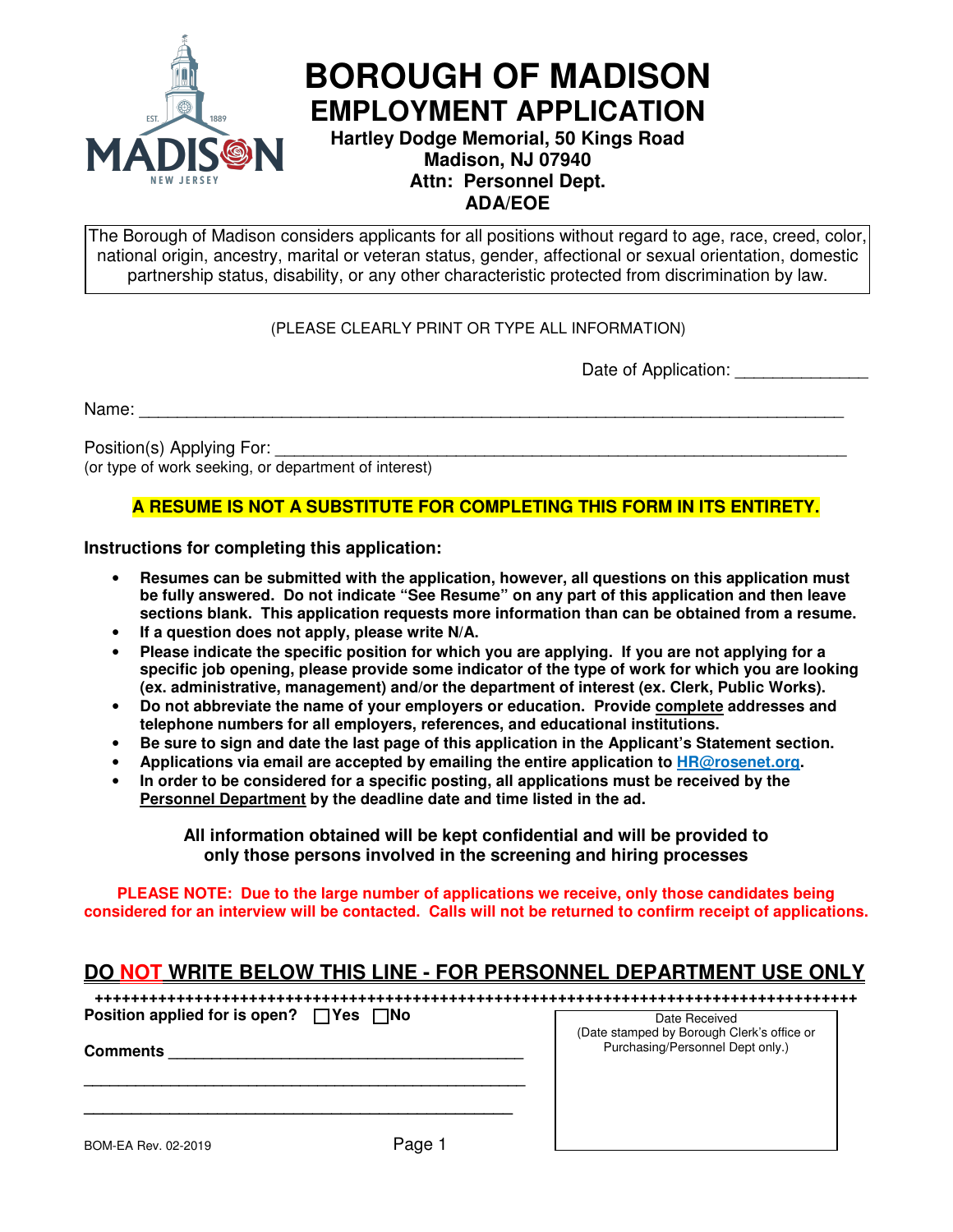#### **Personal Information**

| <b>Last Name</b>                                                                                                           | <b>First Name</b>                              |                                                                                                                                  | <b>Middle Initial</b>     |
|----------------------------------------------------------------------------------------------------------------------------|------------------------------------------------|----------------------------------------------------------------------------------------------------------------------------------|---------------------------|
| <b>Address</b>                                                                                                             | City                                           | <b>State</b>                                                                                                                     | <b>Zip Code</b>           |
| Telephone #s                                                                                                               |                                                | <b>Social Security #</b>                                                                                                         |                           |
| <b>Email address</b>                                                                                                       |                                                |                                                                                                                                  |                           |
| How did you learn about this position?<br>□ Newspaper Advertisement; please list publication _____________________________ |                                                |                                                                                                                                  |                           |
| □Borough of Madison Website   □ Relative/friend/etc.  □ Inquiry   □ Employment Agency                                      |                                                |                                                                                                                                  |                           |
|                                                                                                                            |                                                |                                                                                                                                  |                           |
| If you are under 18 years of age, can you provide the necessary proof of your eligibility to work? $\Box$ Yes $\Box$ No    |                                                |                                                                                                                                  |                           |
| Have you ever been employed by $\Box$ or previously applied for employment with $\Box$ the Borough of Madison? If          |                                                |                                                                                                                                  |                           |
| so, please check the appropriate box above and supply the following information:                                           |                                                |                                                                                                                                  |                           |
| Month/Year Applied or time period worked ________________________ Dept Worked for ________________________                 |                                                |                                                                                                                                  |                           |
|                                                                                                                            |                                                |                                                                                                                                  | $\Box$ Yes<br>$\Box$ No   |
|                                                                                                                            |                                                |                                                                                                                                  | $\square$ No              |
| Proof of employment eligibility will be required upon employment                                                           |                                                |                                                                                                                                  | $\Box$ No                 |
|                                                                                                                            |                                                | Desired salary \$                                                                                                                |                           |
|                                                                                                                            |                                                |                                                                                                                                  | $\sqcup$ Yes<br>l No      |
| What is your availability to work:                                                                                         | $\Box$ Full Time (please indicate shift 1 2 3) | Part Time (please indicate Mornings Afternoon Evenings)<br>Temporary (please indicate available dates ___/___/____- ___/___/___) |                           |
|                                                                                                                            |                                                |                                                                                                                                  | $\Box$ No<br>$\sqcup$ Yes |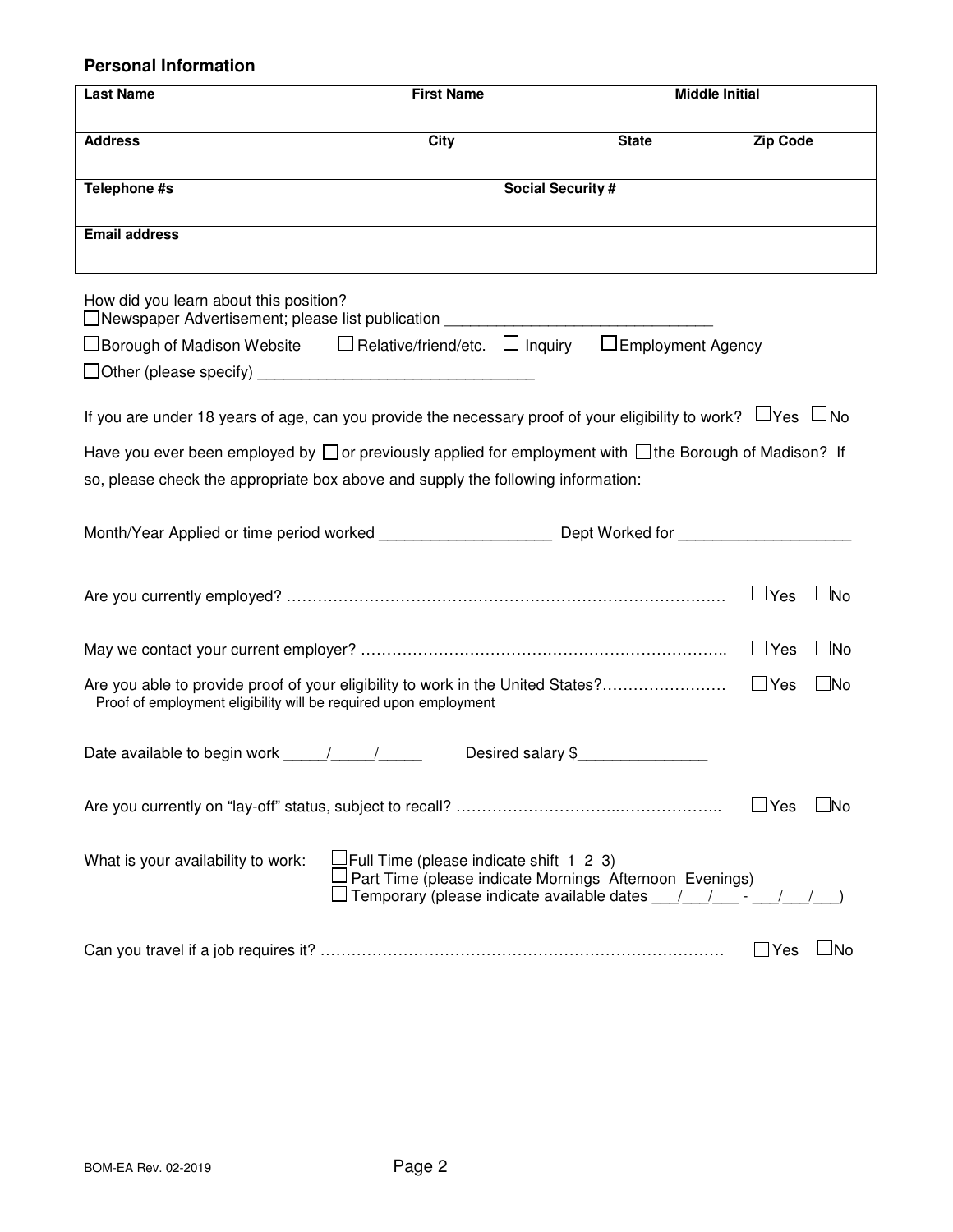## **Education and Training**

|                                                                                                                                                                                                                                                                      | <b>Name &amp; Complete</b><br><b>Address of School</b> | <b>Course of</b><br><b>Study</b> | # of Years<br>Complete | Did you<br>graduate? | Diploma or<br>Degree (Please<br>be specific) |
|----------------------------------------------------------------------------------------------------------------------------------------------------------------------------------------------------------------------------------------------------------------------|--------------------------------------------------------|----------------------------------|------------------------|----------------------|----------------------------------------------|
| High School                                                                                                                                                                                                                                                          |                                                        |                                  |                        | YES $\Box$           |                                              |
| Undergraduate                                                                                                                                                                                                                                                        |                                                        |                                  |                        | YES $\Box$           |                                              |
| Graduate                                                                                                                                                                                                                                                             |                                                        |                                  |                        | YES $\Box$           |                                              |
| Technical,<br>Other (please<br>specify)                                                                                                                                                                                                                              |                                                        |                                  |                        | YES $\Box$           |                                              |
|                                                                                                                                                                                                                                                                      |                                                        |                                  |                        |                      |                                              |
| Describe any specialized skills, training, apprenticeship(s), and/or extracurricular activities that you have, have<br>performed or been involved with. (You can exclude membership that would indicate any characteristic protected from<br>discrimination by law.) |                                                        |                                  |                        |                      |                                              |
| List any professional, trade, business or civic activities and offices held. (You can exclude membership that would<br>indicate any characteristic protected from discrimination by law.)                                                                            |                                                        |                                  |                        |                      |                                              |
|                                                                                                                                                                                                                                                                      |                                                        |                                  |                        |                      |                                              |
|                                                                                                                                                                                                                                                                      |                                                        |                                  |                        |                      |                                              |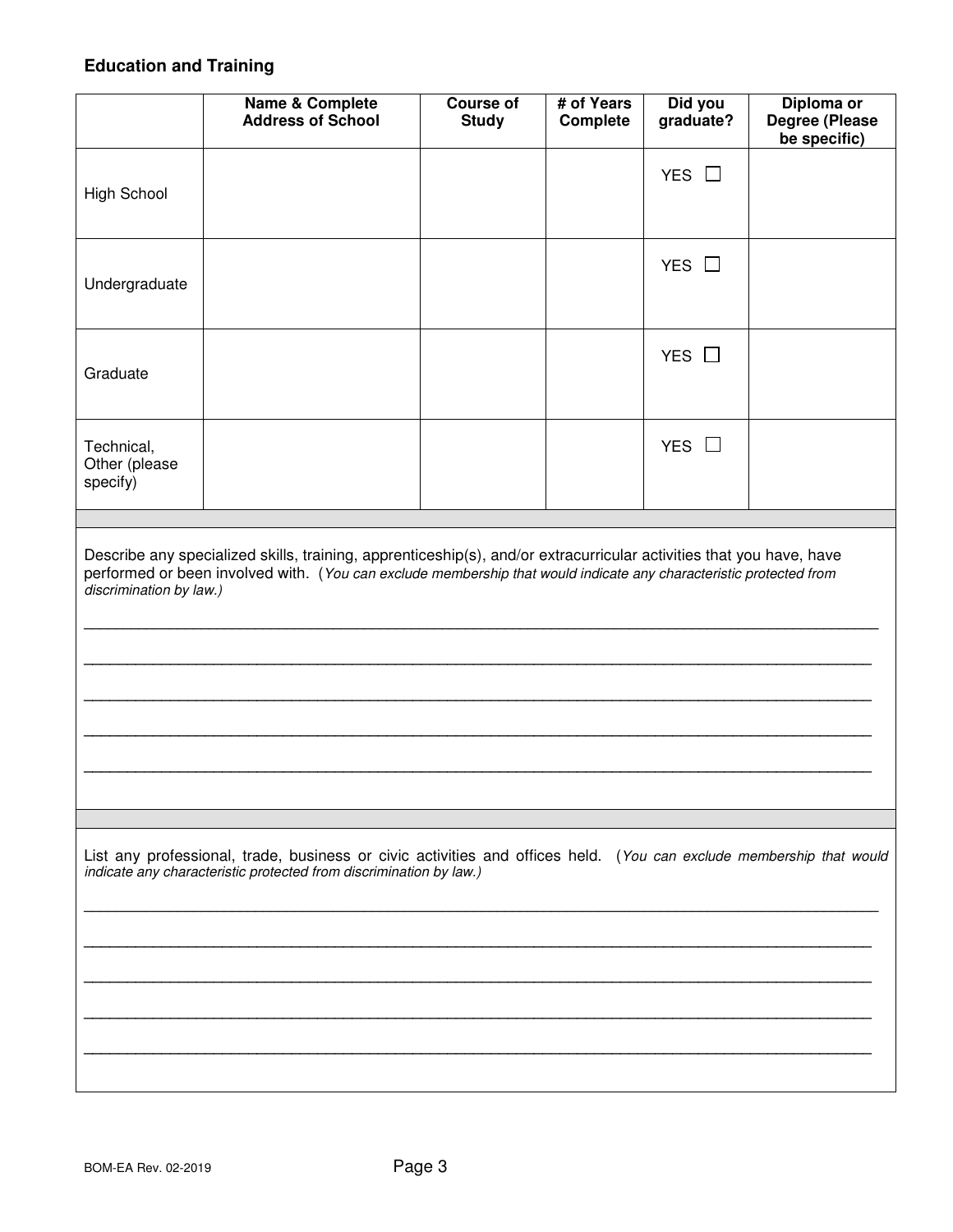#### **Additional Information**

Please provide any additional job-related skills, specialized skills, qualifications, experience and/or information you would like to provide that may be helpful to us in considering your application.

| -- |  |  |
|----|--|--|
|    |  |  |
|    |  |  |
|    |  |  |
|    |  |  |
|    |  |  |
|    |  |  |
|    |  |  |

#### **DO NOT ANSWER THIS QUESTION UNLESS YOU HAVE BEEN INFORMED ABOUT THE REQUIREMENTS OF THE JOB FOR WHICH YOU ARE APPLYING OR HAVE RECEIVED A COPY OF THE JOB DESCRIPTION.**

With or without reasonable accommodation, are you able to perform in a reasonable manner the activities involved in the job for which you are applying? A review of the activities involved in the job you are applying for has been given or advised.  $\Box$  Yes  $\Box$  No

#### **Business References**

**References requested must be business/work references. (Do NOT provide relatives, friends and those mentioned elsewhere in this application.) Please provide three. These references will be contacted after an interview, if you are being seriously considered for employment. If for some reason you do not have three business/work references, please indicate as such below.** 

| 1. | Name, Complete Address & Telephone #                             | Relationship |
|----|------------------------------------------------------------------|--------------|
|    |                                                                  |              |
| 2. | Name, Complete Address & Telephone #                             | Relationship |
| 3. | Name, Complete Address & Telephone #<br>$\overline{\phantom{0}}$ | Relationship |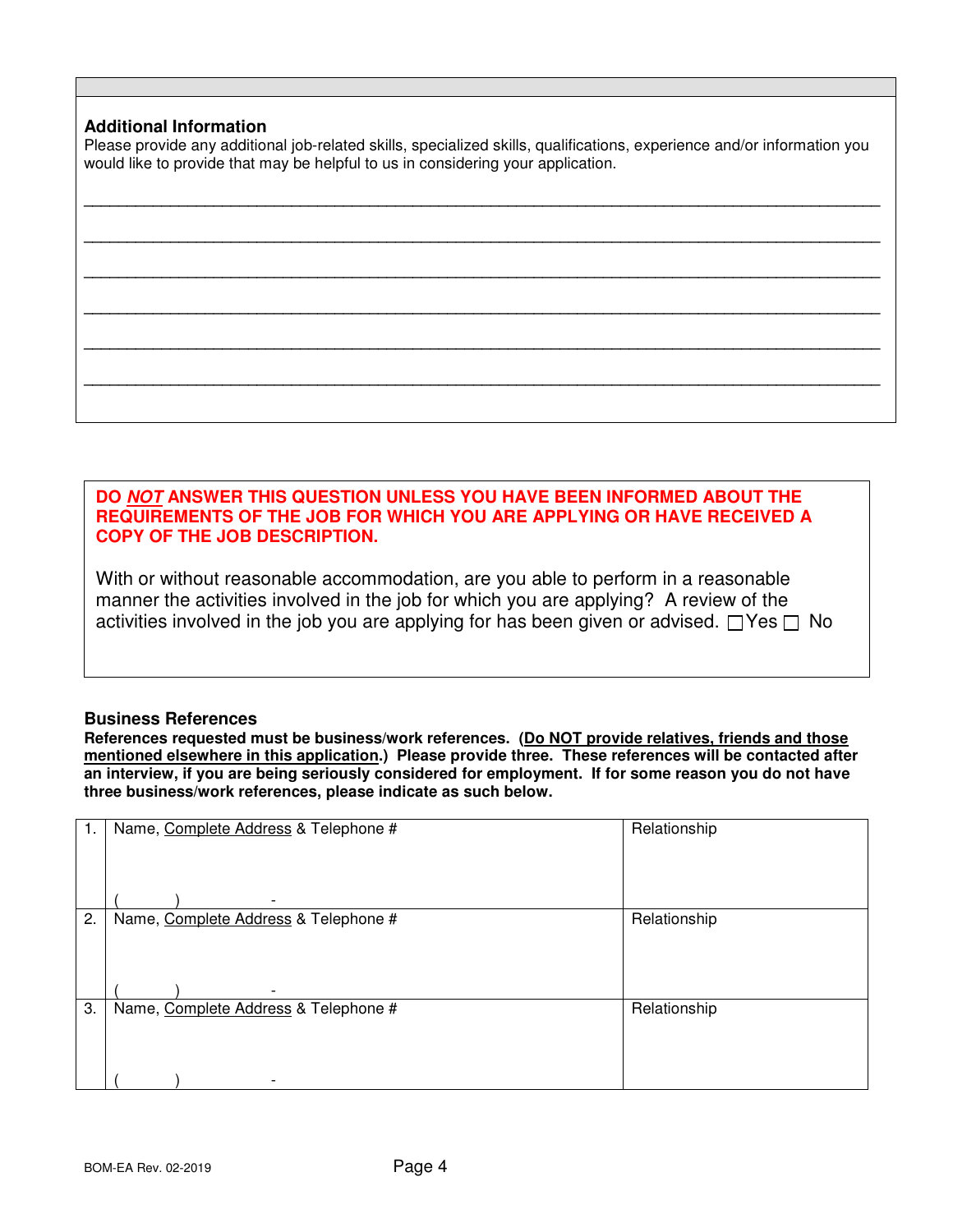#### **Employment History**

Please list all employment, including military service and self-employment. Start with your current or most recent employer. If the HR Department for an employer is located at another site, please also provide that complete location address and telephone number. If the company has closed the location where you worked or if the company has been sold to another company, please provide a location where this employment can be verified. Attach additional pages if needed.

| <b>Start Date</b>  | End Date                                     | Employer Name, Complete Address & Tele. Number |
|--------------------|----------------------------------------------|------------------------------------------------|
| Job Title          | Supervisor Name & Title                      |                                                |
|                    |                                              | Tele. #: (<br>$\overline{\phantom{a}}$         |
| Reason for leaving | Can we contact?<br>$\Box$ No<br>$\sqcup$ Yes | Nature of work performed/Job Responsibilities  |

| <b>Start Date</b>  | <b>End Date</b>                           | Employer Name, Complete Address & Tele. Number |
|--------------------|-------------------------------------------|------------------------------------------------|
| Job Title          | Supervisor Name & Title                   |                                                |
|                    |                                           | Tele. #: (<br>$\overline{\phantom{a}}$         |
| Reason for leaving | Can we contact?<br>$\square$ No<br>പി Yes | Nature of work performed/Job Responsibilities  |

| <b>Start Date</b>  | End Date                                 | Employer Name, Complete Address & Tele. Number |
|--------------------|------------------------------------------|------------------------------------------------|
| Job Title          | Supervisor Name & Title                  |                                                |
|                    |                                          | Tele. #: (<br>$\overline{\phantom{0}}$         |
| Reason for leaving | Can we contact?<br>$\square$ No<br>∟TYes | Nature of work performed/Job Responsibilities  |

| <b>Start Date</b>  | End Date                                      | Employer Name, Complete Address & Tele. Number |
|--------------------|-----------------------------------------------|------------------------------------------------|
| Job Title          | Supervisor Name & Title                       |                                                |
|                    |                                               | Tele. #: (<br>$\overline{\phantom{a}}$         |
| Reason for leaving | Can we contact?<br>$\square$ No<br>$\Box$ Yes | Nature of work performed/Job Responsibilities  |